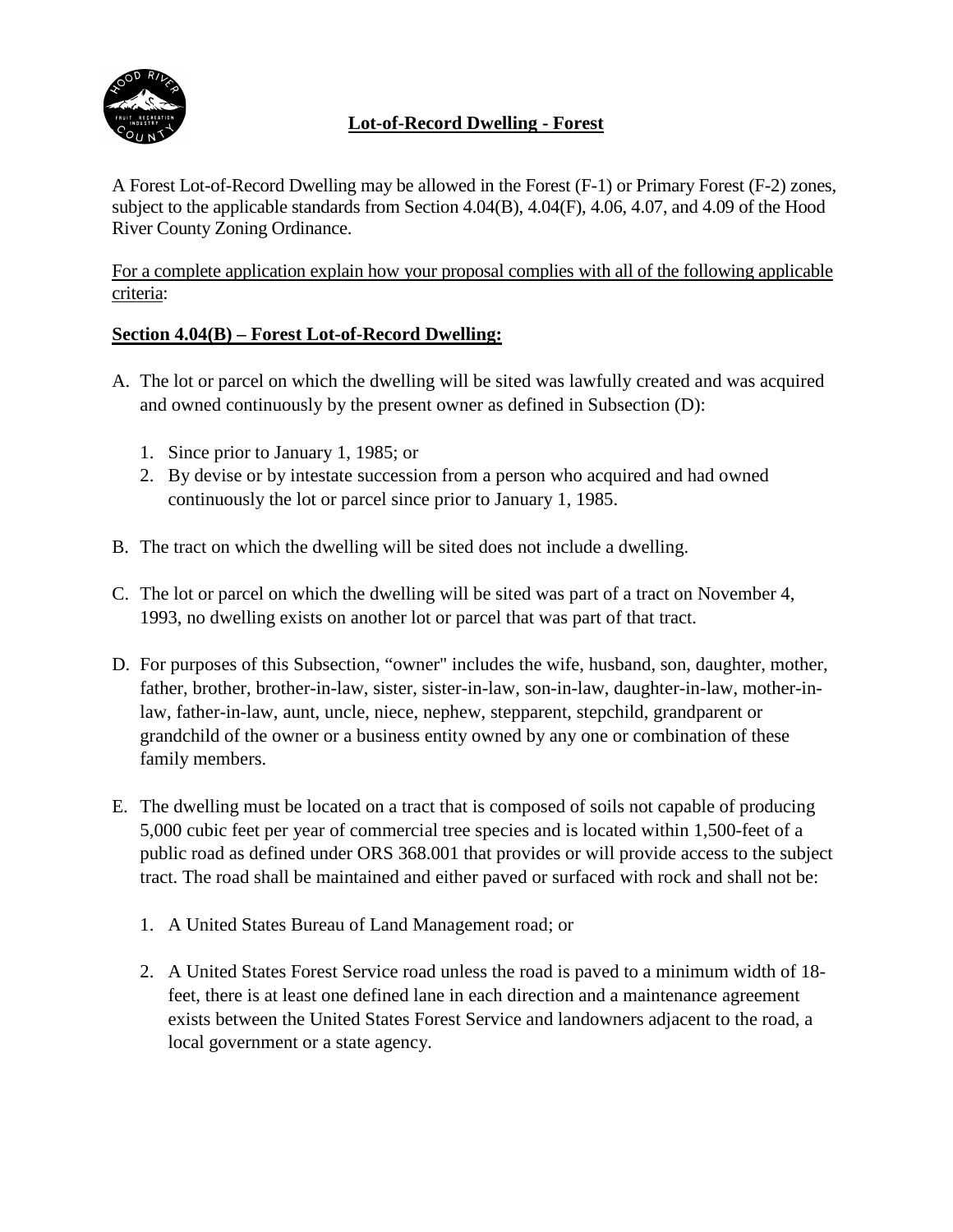- F. When the lot or parcel on which the dwelling will be sited lies within an area designated in an acknowledged comprehensive plan as habitat of big game, the siting of the dwelling shall be consistent with the limitations on density upon which the acknowledged comprehensive plan and land use regulations intended to protect the habitat are based.
- G. When the lot or parcel on which the dwelling will be sited is part of a tract, the remaining portions of the tract shall be consolidated into a single lot or parcel when the dwelling is allowed.
- H. An approved single-family dwelling under this section may be transferred by a person who has qualified under this section to any other person after the effective date of the land use decision. *(Please Note: transfer from the applicant may occur to only one subsequent party. The approval becomes null and void upon additional transfers).*

## **Section 4.04(F) –Other Forest Zone Criteria:**

A. The landowner shall sign and record in the deed records for the county a document binding the landowner, and the landowner's successors in interest, prohibiting them from pursuing a claim for relief or cause of action alleging injury from farming or forest practices for which no action or claim is allowed under ORS 30.936 or 30.937.

**Section 4.06 – Siting Standards for Dwellings and Structures:** The following siting criteria or their equivalent shall apply to all new dwellings and structures in the F-1 and F-2 zones. These criteria are designed to make such uses compatible with forest operations, to minimize wildfire hazards and risks and to conserve values found on forest lands. The County shall consider the criteria in this section together with the requirements of Section 4.07 to identify the building site:

- A. Dwellings and structures shall be sited on the parcel so that:
	- 1. They have the least impact on nearby or adjoining forest or agricultural lands;
	- 2. The siting ensures that adverse impacts on forest operations and accepted farming practices on the tract will be minimized;
	- 3. The amount of forest lands used to site access roads, service corridors, the dwelling and structures is minimized;
	- 4. The risks associated with wildfire are minimized.
- B. Siting criteria satisfying Subsection (A) above may include setbacks from adjoining properties, clustering near or among existing structures, siting close to existing roads and siting on that portion of the parcel least suited for growing trees.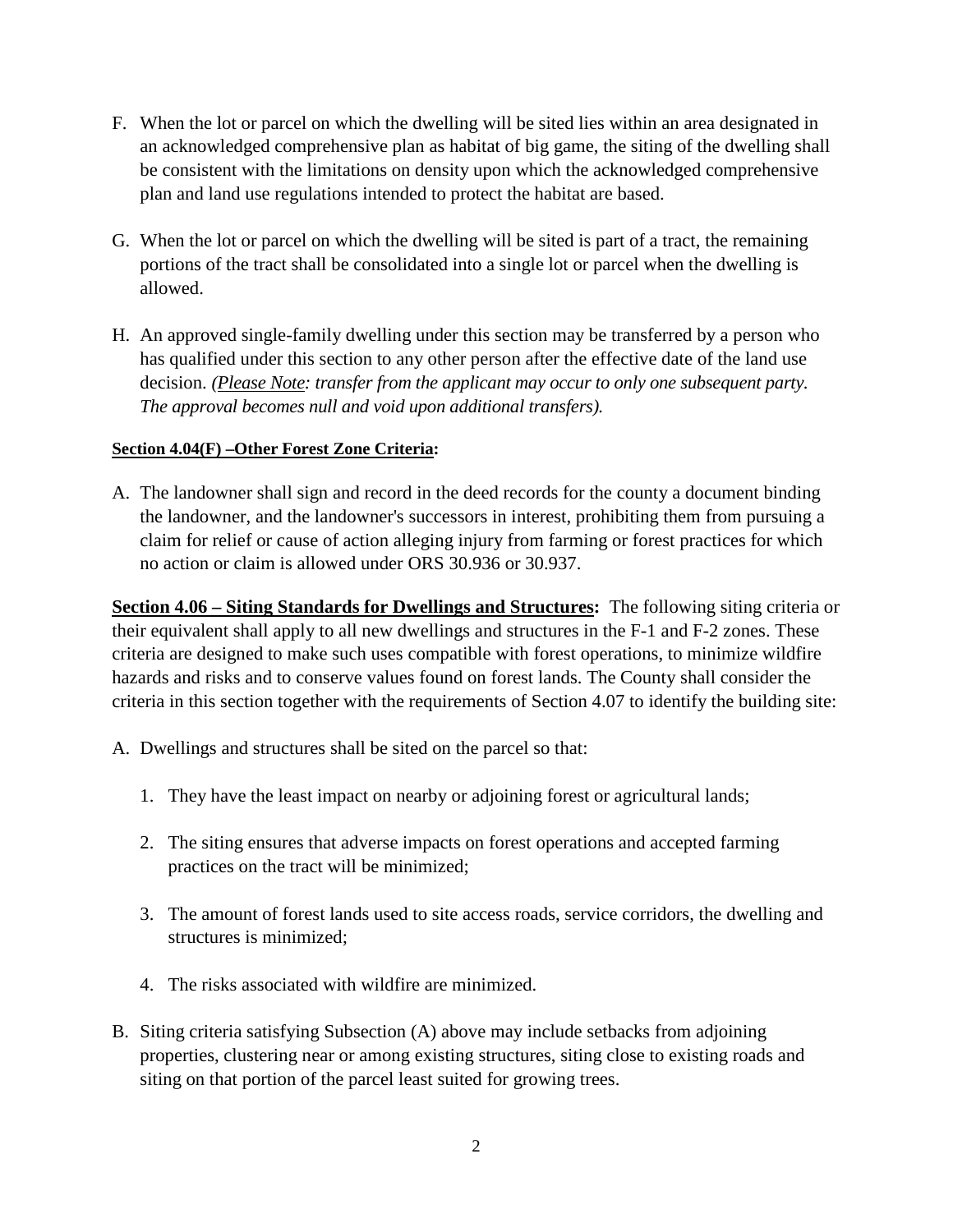- C. Dwellings shall comply with applicable provisions of Article 50 Buffer Requirements.
- D. The applicant shall provide evidence to the governing body that the domestic water supply is from a source authorized in accordance with the Water Resources Department's administrative rules for the appropriation of ground water or surface water and not from a Type F of Type N streams as defined in the Forest Practices rules (OAR chapter 629-635- 0200). For purposes of this section, evidence of a domestic water supply means:
	- 1. Verification from a water purveyor that the use described in the application will be served by the purveyor under the purveyor's rights to appropriate water;
	- 2. A water use permit issued by the Water Resources Department for the use described in the application; or
	- 3. Verification from the Water Resources Department that a water use permit is not required for the use described in the application. If the proposed water supply is from a well and is exempt from permitting requirements under ORS 537.545, the applicant shall submit the well constructor's report to the county upon completion of the well.
- E. As a condition of approval, if road access to the dwelling is by a road owned and maintained by a private party, the U.S. Bureau of Land Management, or the U.S. Forest Service, then the applicant shall provide proof of a long-term road access use permit or agreement. The road use permit may require the applicant to agree to accept responsibility for road maintenance.
- F. Approval of a dwelling shall be subject to the following requirements:
	- 1. Approval of a dwelling requires the owner of the tract to plant a sufficient number of seedlings, saplings, poles, or trees are on the tract, and if not to plant sufficient seedlings on the tract to demonstrate that the tract is reasonably expected to meet Department of Forestry stocking requirements at the time specified in Department of Forestry administrative rules OAR 629-610-0020;
	- 2. The planning department shall notify the County Department of Records and Assessment of the above condition at the time the dwelling is approved;
	- 3. The county governing body or its designate shall require as a condition of approval of a single-family dwelling under ORS 215.283 or 215.284 or otherwise in a farm or forest zone, that the landowner for the dwelling sign and record in the deed records for the county a document binding the landowner, and the landowner's successors in interest, prohibiting them from pursuing a claim for relief or cause of action alleging injury from farming or forest practices for which no action or claim is allowed under ORS 30.936 or 30.937; and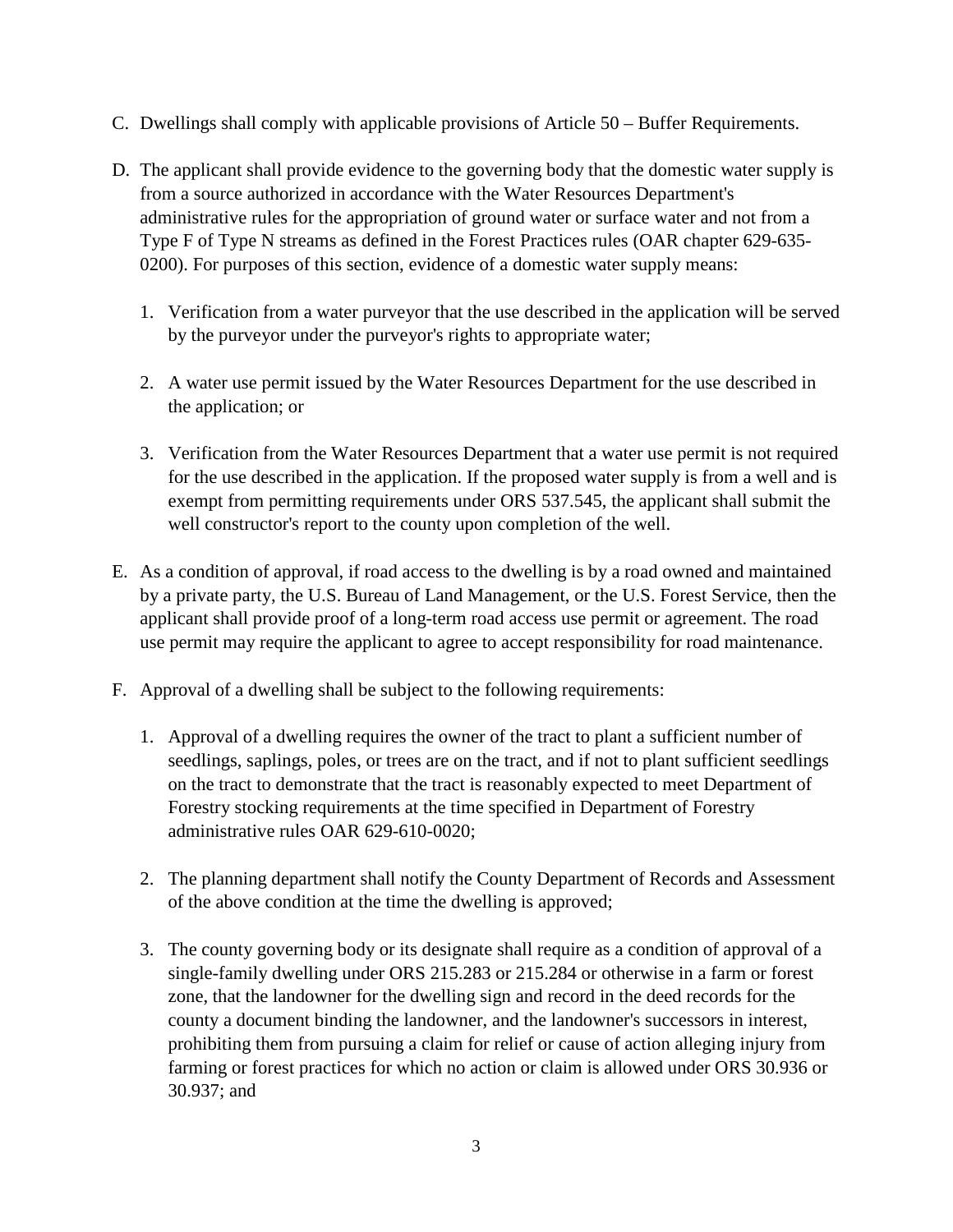- 4. If the lot or parcel is more than 10-acres the property owner shall:
	- a. Submit a stocking survey report by a professional forester to the County Department of Records and Assessment and they will verify that the minimum stocking requirements have been met by the time required by Department of Forestry rules;
	- b. Upon notification by the County Department of Records and Assessment, it will be determine whether the tract meets minimum stocking requirements of the Forest Practices Act. If it is determined that the tract does not meet those requirements, Records and Assessment will notify the owner that the land is not being managed as forest land. The County Department of Records and Assessment will then remove the forest land designation pursuant to ORS 321.359 and impose the additional tax.

**Section 4.07 – Fire Siting Standards for Dwellings and Structures:** The following fire siting standards or their equivalent shall apply to all new dwellings or structures in the F-1 and F-2 zones:

- A. The dwelling shall be located upon a parcel within a fire protection district or shall be provided with residential fire protection by contract. If the dwelling is not within a fire protection district, the applicant shall provide evidence that they have asked to be included within the nearest such district. If the governing body determines that inclusion within a fire protection district or contracting for residential fire protection is impracticable, the governing body may provide an alternative means for protecting the dwelling from fire hazards that shall comply with the following:
	- 1. The means selected may include a fire sprinkling system, onsite equipment and water storage or other methods that are reasonable, given the site conditions;
	- 2. If a water supply is required for fire protection, it shall be a swimming pool, pond, lake, or similar body of water that at all times contains at least 4,000 gallons or a stream that has a continuous year round flow of at least one cubic foot per second;
	- 3. The applicant shall provide verification from the Water Resources Department that any permits or registrations required for water diversion or storage have been obtained or that permits or registrations are not required for the use; and
	- 4. Road access shall be provided to within 15-feet of the water's edge for firefighting pumping units. The road access shall accommodate the turnaround of firefighting equipment during the fire season. Permanent signs shall be posted along the access route to indicate the location of the emergency water source.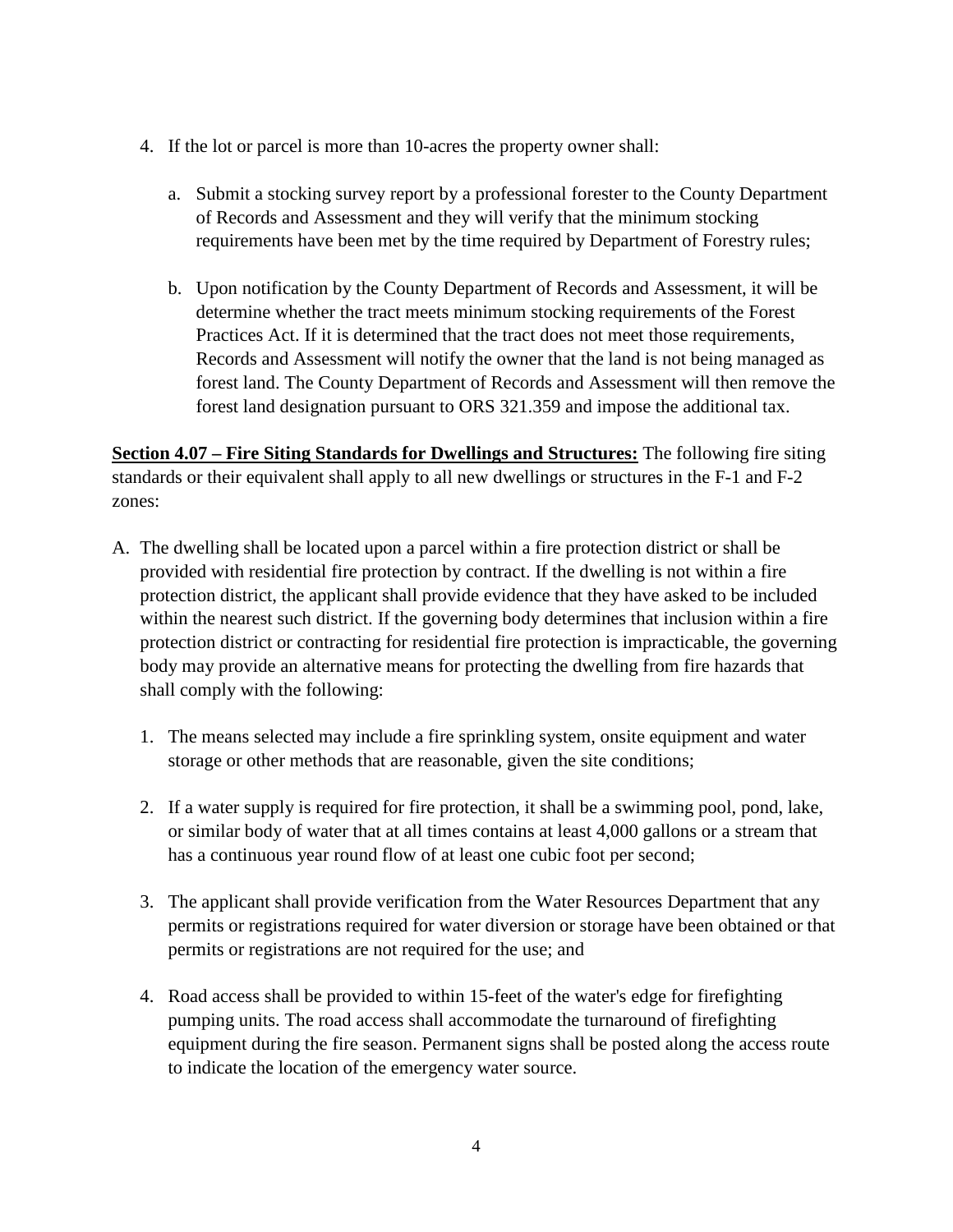- B. Road access to the dwelling shall meet road design standards described in Section 4.09.
- C. A 50-foot primary fuel break plus a 100-foot secondary fuel break shall be cleared and maintained surrounding all dwellings and structures. Land owned or controlled by the owner that is too small to accommodate the fuel breaks shall be subject to Subsection (G). The primary fuel break shall not contain vegetation that will produce flame lengths in excess of one foot. The secondary fuel break shall reduce vegetation so that the intensity and likelihood of crown fires and crowning is reduced. Secondary fuel breaks shall be increased on the downslope side: 50-feet for 10% slope; 75-feet for 20°/a slope; 100-feet for 25% slope; or 150-feet for 40% slope.

*Fire Siting Standards for Dwellings and Fire Safety Design Standards handouts are available at the Planning Department.*

- D. The dwelling shall have a fire retardant roof.
- E. The dwelling shall not be sited on a slope of greater than 40 percent.
- F. If the dwelling has a chimney or chimneys, each chimney shall have a spark arrester.
- G. Exceptions to Section 4.07 may be approved if equivalent fire protection standards are submitted by a qualified forest fire professional. Exceptions to Section 4.07.A must include the water standards and road standards of Section 4.07.B. Submittals require approval by the Planning Director.

**Section 4.09 – Road Standards:** New dwellings and structures shall be subject to the following applicable standards:

A. Roads shall be built and maintained to provide a minimum 20-foot width of all weather surface and a vertical clearance of 13-feet 6 inches.

*Fire Siting Standards for Dwellings and Fire Safety Design Standards handouts are available from the County Planning Department.*

- B. Driveways shall be built and maintained to provide a minimum 16-foot width of all weather surface and a vertical clearance of 13-feet 6 inches.
- C. The all weather surface, bridges, culverts, and other structures in the road bed shall be constructed and maintained to support gross vehicle weights of 50,000 pounds.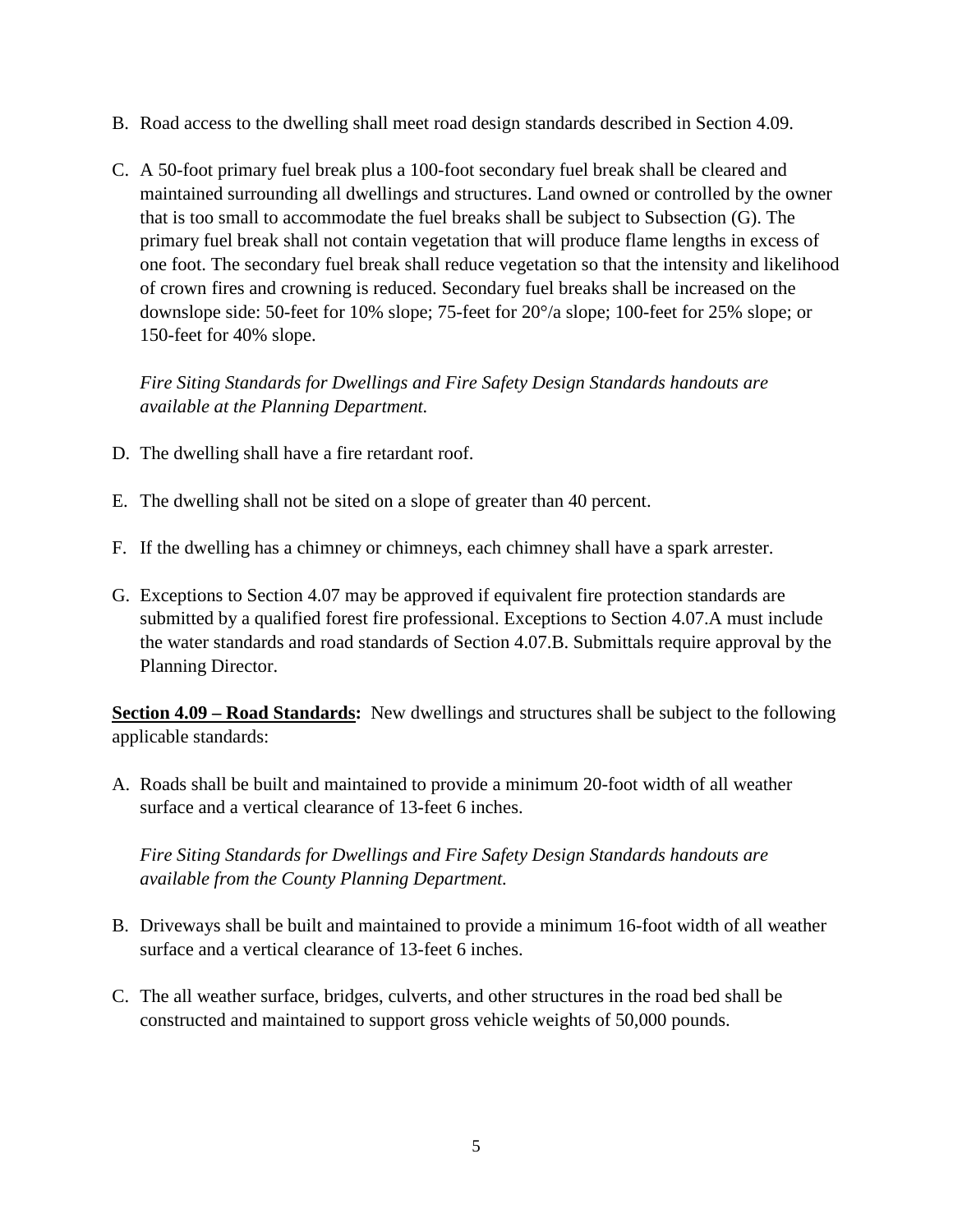- D. Grades shall not exceed an average of 8%, with a maximum of 12% on short pitches. Variance may be granted by the fire service having responsibility for the area when topographic conditions make these standards impractical.
- E. Cul-de-sacs, dead-end driveways and dead-end roads over 150-feet in length shall have turnarounds of not less than 48-feet radius.
- F. Driveways in excess of 200-feet shall provide 20-foot wide by 40-foot long turnouts at a maximum spacing of half the driveway length or 400-feet, whichever is less.
- G. Driveways shall be marked with the residence's address unless it is clearly visible on the residence from the road. The numbers shall be 4 inches high and of reflective material.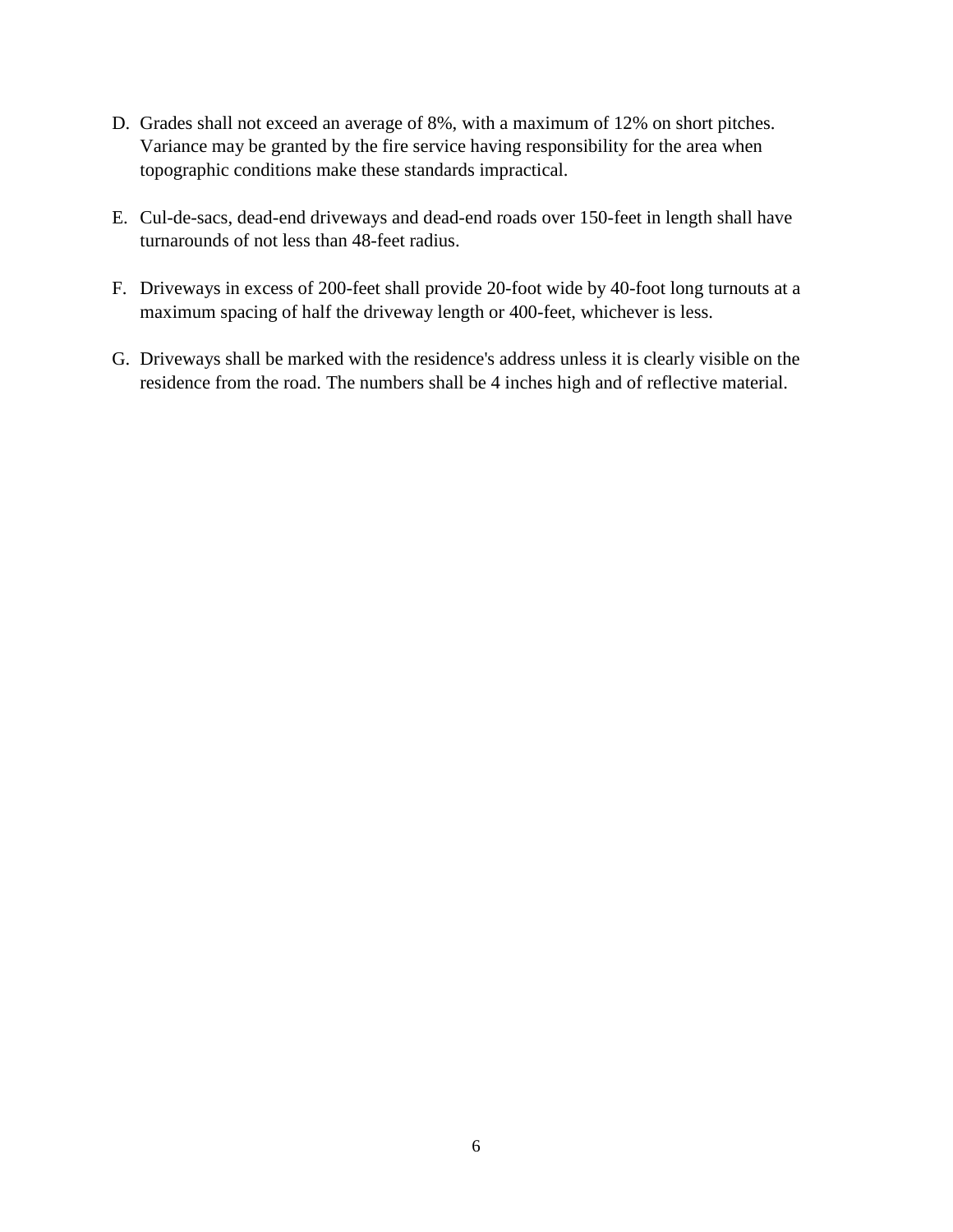|                                                                                                                                                                                                                                                    | <b>ADMINISTRATIVE LAND USE APPLICATION</b>                                                                                                                                                                                                                                                                                                                                                                             |                                                                                                                                                                                           |                                                                      |                                                                                     |  |  |  |
|----------------------------------------------------------------------------------------------------------------------------------------------------------------------------------------------------------------------------------------------------|------------------------------------------------------------------------------------------------------------------------------------------------------------------------------------------------------------------------------------------------------------------------------------------------------------------------------------------------------------------------------------------------------------------------|-------------------------------------------------------------------------------------------------------------------------------------------------------------------------------------------|----------------------------------------------------------------------|-------------------------------------------------------------------------------------|--|--|--|
|                                                                                                                                                                                                                                                    | <b>HOOD RIVER COUNTY</b><br><b>COMMUNITY DEVELOPMENT</b>                                                                                                                                                                                                                                                                                                                                                               |                                                                                                                                                                                           |                                                                      | <b>PLANNING</b>                                                                     |  |  |  |
|                                                                                                                                                                                                                                                    | 601 State Street                                                                                                                                                                                                                                                                                                                                                                                                       |                                                                                                                                                                                           |                                                                      |                                                                                     |  |  |  |
|                                                                                                                                                                                                                                                    | Hood River, OR 97031<br>PHONE 541-387-6840                                                                                                                                                                                                                                                                                                                                                                             |                                                                                                                                                                                           | File No.:                                                            |                                                                                     |  |  |  |
|                                                                                                                                                                                                                                                    | FAX 541-387-6873                                                                                                                                                                                                                                                                                                                                                                                                       |                                                                                                                                                                                           | Date received:                                                       |                                                                                     |  |  |  |
|                                                                                                                                                                                                                                                    |                                                                                                                                                                                                                                                                                                                                                                                                                        | plan.dept@co.hood-river.or.us                                                                                                                                                             |                                                                      | Date issued:<br>Application Review Fee \$                                           |  |  |  |
|                                                                                                                                                                                                                                                    |                                                                                                                                                                                                                                                                                                                                                                                                                        |                                                                                                                                                                                           |                                                                      |                                                                                     |  |  |  |
| <b>TYPE OF LAND USE PERMIT:</b>                                                                                                                                                                                                                    |                                                                                                                                                                                                                                                                                                                                                                                                                        |                                                                                                                                                                                           |                                                                      |                                                                                     |  |  |  |
| <b>Dwellings:</b>                                                                                                                                                                                                                                  | <b>Conditional Use:</b>                                                                                                                                                                                                                                                                                                                                                                                                |                                                                                                                                                                                           |                                                                      |                                                                                     |  |  |  |
| Farm Operator Dwelling<br>Income __Acreage                                                                                                                                                                                                         | $\Box$ Non- Farm Dwelling                                                                                                                                                                                                                                                                                                                                                                                              | Dependent Relative Dwelling                                                                                                                                                               | Plan and Zone Change<br>□ Planned Unit Development                   |                                                                                     |  |  |  |
| $\Box$ Relative Farm Dwelling                                                                                                                                                                                                                      | $\Box$ Home Occupation                                                                                                                                                                                                                                                                                                                                                                                                 |                                                                                                                                                                                           | ∟Zone Boundary Adjustment                                            |                                                                                     |  |  |  |
| □ Accessory Farm Dwelling                                                                                                                                                                                                                          | $\Box$ Bed and Breakfast                                                                                                                                                                                                                                                                                                                                                                                               |                                                                                                                                                                                           |                                                                      | $\Box$ Comprehensive Plan Amendment                                                 |  |  |  |
| $\square$ Farm Lot of Record<br>$\Box$ Forest Template Dwelling                                                                                                                                                                                    | Other:                                                                                                                                                                                                                                                                                                                                                                                                                 |                                                                                                                                                                                           |                                                                      |                                                                                     |  |  |  |
| $\square$ Forest Large Tract Dwelling                                                                                                                                                                                                              | $\square$ Variance                                                                                                                                                                                                                                                                                                                                                                                                     |                                                                                                                                                                                           |                                                                      |                                                                                     |  |  |  |
| $\square$ Forest Lot of Record                                                                                                                                                                                                                     | $\square$ Subdivision                                                                                                                                                                                                                                                                                                                                                                                                  |                                                                                                                                                                                           |                                                                      |                                                                                     |  |  |  |
| <b>SITE INFORMATION:</b>                                                                                                                                                                                                                           |                                                                                                                                                                                                                                                                                                                                                                                                                        |                                                                                                                                                                                           |                                                                      |                                                                                     |  |  |  |
| Township:<br>Range:                                                                                                                                                                                                                                | Section:                                                                                                                                                                                                                                                                                                                                                                                                               | Tax Lot:                                                                                                                                                                                  | Parcel size: ______<br>ac.                                           | Zoning:                                                                             |  |  |  |
| Site Address:                                                                                                                                                                                                                                      |                                                                                                                                                                                                                                                                                                                                                                                                                        |                                                                                                                                                                                           | City:                                                                |                                                                                     |  |  |  |
| <b>Filing fee</b>                                                                                                                                                                                                                                  | <b>APPLICATION CHECKLIST:</b><br>Unless otherwise noted, the following information is required as part of a complete application:<br><b>Completed application form</b><br><b>Project description</b><br>Applicant's & ALL property owners' signatures<br>Site Plan - per attached example<br>Only applications with the required information can be processed. Obtain a copy of the criteria and the questionnaire for |                                                                                                                                                                                           |                                                                      | Applicable criteria form / questionaire<br>Supporting documents (farm income, etc.) |  |  |  |
| your application type. The pertinent Hood River County Zoning Ordinance sections may be obtained from Hood River County<br>Pursuant to Oregon Revised Statutes Chapter 215, Section 427, this department has 30 days to review the application for | Community Development or on-line through the county website at www.co.hood-river.or.us<br>completeness and notify the applicant of any deficiencies.                                                                                                                                                                                                                                                                   |                                                                                                                                                                                           |                                                                      |                                                                                     |  |  |  |
| SIGNATURES: All Owners must sign                                                                                                                                                                                                                   |                                                                                                                                                                                                                                                                                                                                                                                                                        |                                                                                                                                                                                           | (Corporate or LLC owned parcels require authorized signatures)       |                                                                                     |  |  |  |
| <b>Owner Name:</b>                                                                                                                                                                                                                                 |                                                                                                                                                                                                                                                                                                                                                                                                                        | <b>Owner Name:</b>                                                                                                                                                                        |                                                                      |                                                                                     |  |  |  |
| Signature req'd                                                                                                                                                                                                                                    |                                                                                                                                                                                                                                                                                                                                                                                                                        | Signature req'd                                                                                                                                                                           |                                                                      |                                                                                     |  |  |  |
| <b>Mailing Address:</b>                                                                                                                                                                                                                            |                                                                                                                                                                                                                                                                                                                                                                                                                        | <b>Mailing Address:</b>                                                                                                                                                                   |                                                                      |                                                                                     |  |  |  |
| City:<br>State:                                                                                                                                                                                                                                    | Zip:                                                                                                                                                                                                                                                                                                                                                                                                                   | City:                                                                                                                                                                                     | State:                                                               | Zip:                                                                                |  |  |  |
| Phone:<br>E-mail:                                                                                                                                                                                                                                  |                                                                                                                                                                                                                                                                                                                                                                                                                        | Phone:                                                                                                                                                                                    | E-mail:                                                              |                                                                                     |  |  |  |
| Applicant if other than owner:<br>Signature req'd                                                                                                                                                                                                  |                                                                                                                                                                                                                                                                                                                                                                                                                        | By signing, I acknowledge that the information provided in this<br>application is accurate to the best of my knowledge.<br>Signature of the property owner(s) indicates that the property |                                                                      |                                                                                     |  |  |  |
| <b>Mailing Address:</b>                                                                                                                                                                                                                            |                                                                                                                                                                                                                                                                                                                                                                                                                        |                                                                                                                                                                                           | owners(s) is/are aware that an application is being made on the      |                                                                                     |  |  |  |
| City:<br>State:                                                                                                                                                                                                                                    | Zip:                                                                                                                                                                                                                                                                                                                                                                                                                   |                                                                                                                                                                                           | subject property. Signature of the property owner(s) also authorizes |                                                                                     |  |  |  |
| Phone:<br>E-mail:                                                                                                                                                                                                                                  |                                                                                                                                                                                                                                                                                                                                                                                                                        | evaluate the application.                                                                                                                                                                 | the County planning staff reasonable access to the site in order to  |                                                                                     |  |  |  |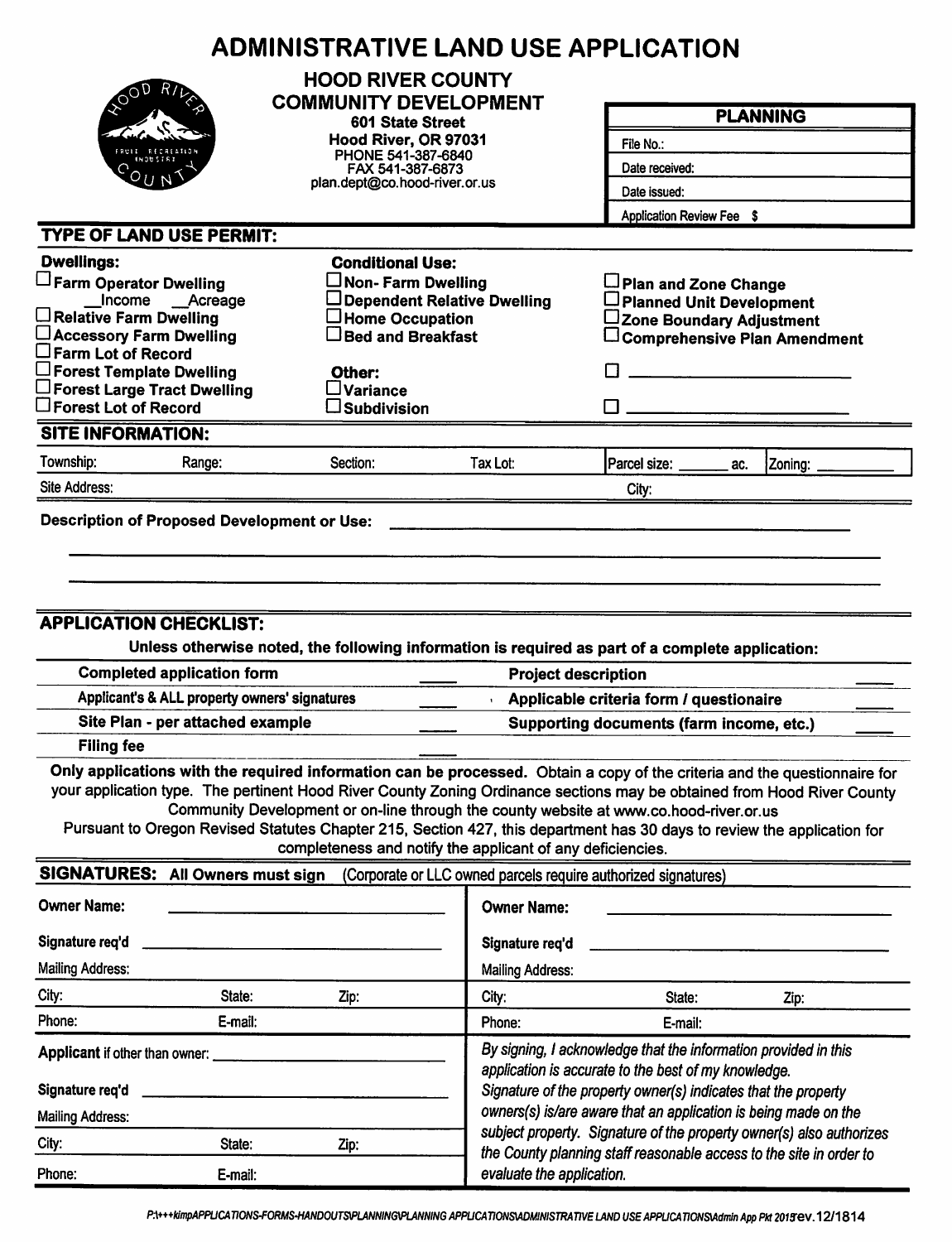# **SITE PLAN:**

A site plan, drawn TO SCALE in black ink at a maximum scale of 1 inch = 100 feet, must be included with your submitted application. Please do not use highlighter, colors, or photgraphs/aerial photos since they are not easily reproducible. Site plans should be drawn on paper NO LARGER THAN 11"x17".

If the parcel is large, planning staff suggests that you submit a detail site plan that shows only the portions of the parcel affected by the proposed development, together with a vicinity plan showing the overall site. If this option is pursued, please show at least two property lines and enough of the parcel or some adjacent features, such as roads, so that the planner and other viewers can locate the proposed development on the vicinity map.

Much of the required information may be obtained from the Hood River County webmap at www.co.hood-river.or.us under "County Maps"

#### MINIMUM SITE PLAN INFORMATION REQUIREMENTS:

Please Note: Although most site plans can be drawn by the person making application, you may wish to hire a professional to prepare your site plan if your proposal is complex or the site is challenging. Site plans allow the planner and other interested parties to clearly understand the nature of the proposal and its relationship to the parcel. as well as surrounding parcels of land. Submitted site plans are considered legally binding documents. It is the responsibility of the applicant to know and accurately identify the subject parcel's property lines, as well as the location of any easements or rights-of-way.

- $\Rightarrow$  Property Information address and map and tax lot.
- $\Rightarrow$  Property owner and applicant name.
- $\Rightarrow$  Scale and north arrow.
- $\Rightarrow$  Boundaries of parcel with dimensions.
- $\Rightarrow$  Location, labeling, and size of existing and proposed buildings and structures.
- Setback distance of proposed buildings and structures from property lines, roads, other structures, streams, ponds, & wetlands.
- $\Rightarrow$  Location and width of access roads, driveways, turnouts, turnarounds, and parking areas.
- $\Rightarrow$  Location of utility services, including approved septic drainfields, and replacement field.
- $\Rightarrow$  All easements (access, utility, irrigation, etc.).
- $\Rightarrow$  Significant slope or terrain features.
- → Vegetation type.
- $\Rightarrow$  Portion of property in farm or forest use.
- $\Rightarrow$  Vicinity map (if needed to augment your site plan).

Site plans not drawn to scale or failing to include the required information will not be accepted. See the sample site plan provided.

Using a piece of graph paper, such as that included within this application form, may be the simplest way to draw your plan to scale!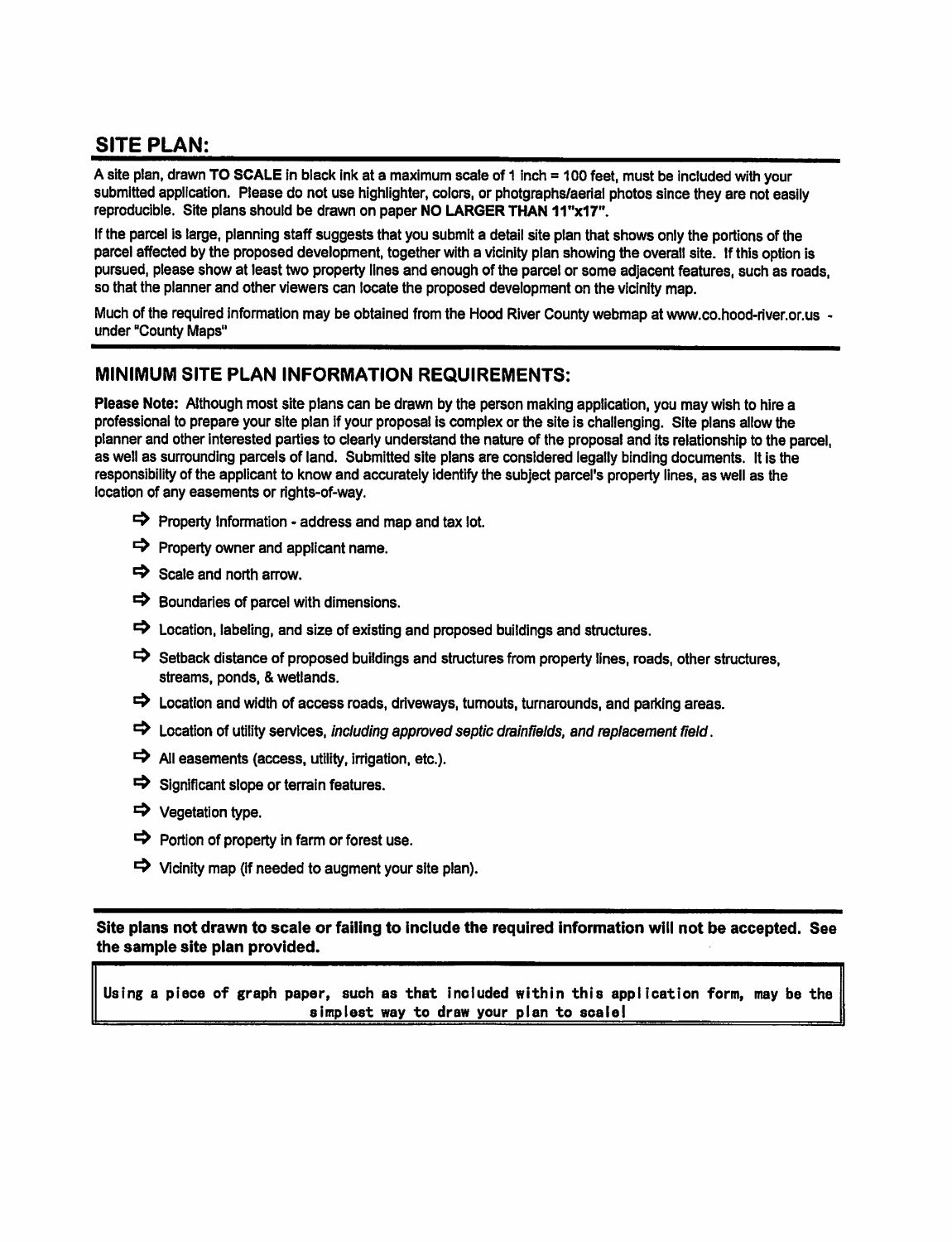### **SITE PLAN EXAMPLE**



- ☑ Property Information.
- ☑ Scale and north arrow.
- ☑ Boundaries of parcel with dimensions.
- ☑ Existing and proposed structures.
- ☑ Setback distances of proposed buildings.
- ☑ Access roads, driveways, turnarounds, & parking.
- $\boxtimes$  Location of utilities, septic drainfields.
- $\boxtimes$  All easements (access, utility, irrigation, etc.).
- ☑ Significant slope or terrain features.
- ☑ Vegetation type.
- 図 Portion of property in farm or forest use.
- 图 Vicinity map (if needed to augment your site plan).